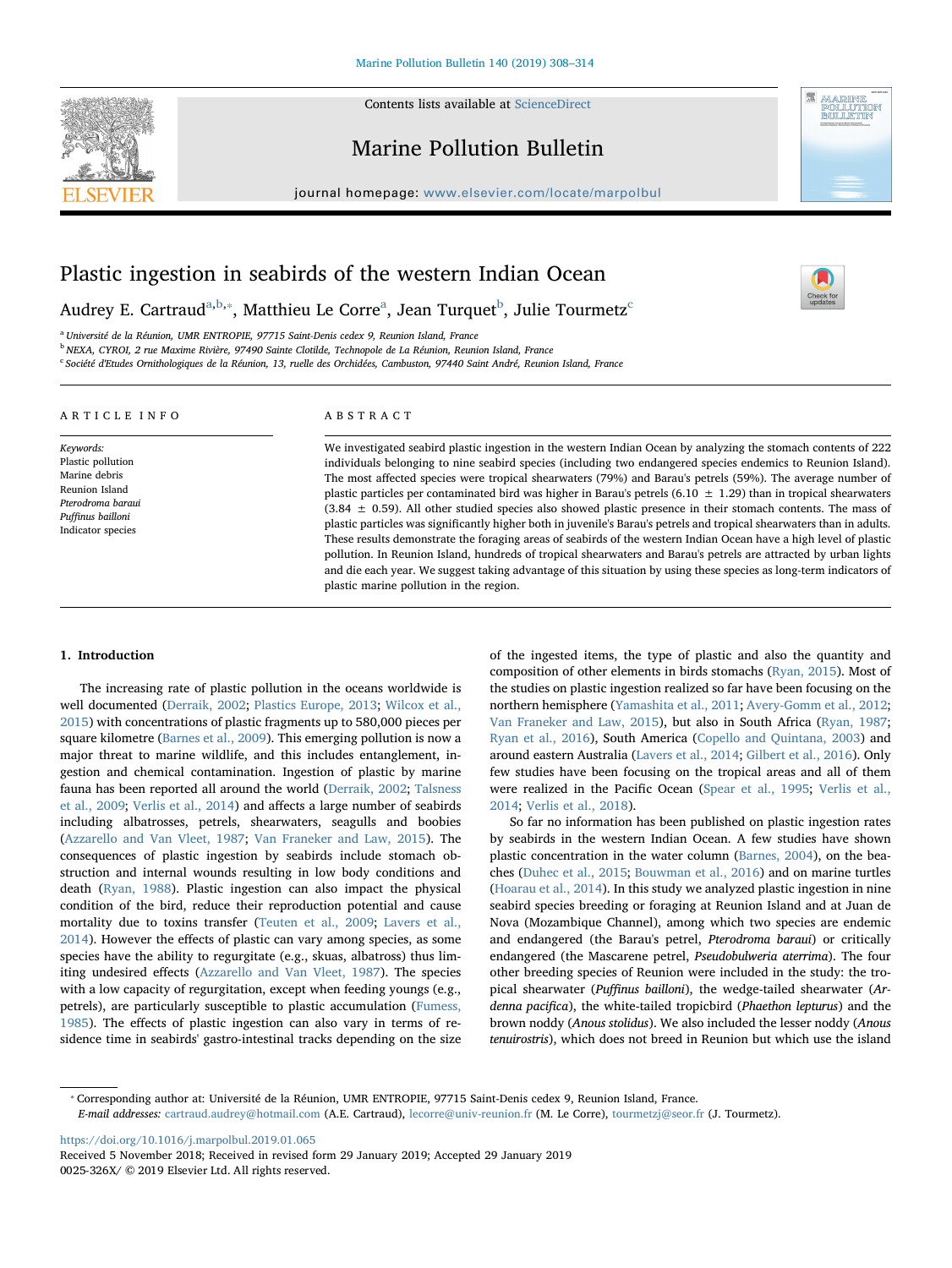as a roosting place during its post-breeding migration, probably originating from nearby Mauritius or Seychelles populations. Finally we also included the sooty tern (Ornithoprion fuscatus) from Juan de Nova as it is one of the most abundant and widespread species of the region and of the tropical oceans as a whole ([Feare et al., 2007\)](#page-5-20) as well as two Cape Gannets (Morus capensis) found in Reunion Island and probably originating from South Africa.

## 2. Methods

All samples used for this study were found dead in Reunion Island or Juan de Nova. Petrels and shearwaters from Reunion Island are attracted by urban lights and a large scale rescue program has been conducted since 1996 by the Société d'Etudes Ornithologique de La Réunion (SEOR) to monitor the number of birds affected and find solutions to reduce the impact [\(Le Corre et al., 2002](#page-5-21); [Salamolard et al.,](#page-5-22) [2007;](#page-5-22) [Gineste et al., 2017](#page-5-23); [Rodriguez et al., 2017](#page-5-24)). The vast majority of the birds found are rescued and released safely but 10% die as a consequence of fatal injuries. We used these dead birds for plastic ingestion analysis. Similarly, seabirds affected by light pollution have previously been used to perform plastic ingestion studies in the Canary Islands ([Rodriguez et al., 2012](#page-5-25)) and a recent study has demonstrated the interest of using birds disoriented by light for such a monitoring ([Rodriguez et al., 2017\)](#page-5-24). Other seabird species are regularly found by people and brought to the wildlife rescue center of the SEOR. These birds are generally injured or weakened by bad weather or marine conditions. Some birds are rehabilitated and released while others die and are kept frozen for later analysis. Sooty terns collected in Juan de Nova all died from cat predation.

We decided to cover a wide range of species in order to capture the variability of the vulnerability to plastic pollution in relation to trophic ecology, foraging behavior, foraging ranges and migration strategies of each species. Samples from Reunion Island were obtained over a period of 14 years (2002–2016) and samples from Juan de Nova over a period of four years (2004–2008). Samples were kept frozen until necropsies were performed in 2016. Before necropsy, birds were defrosted at room temperature. Necropsies were performed by removing the rib cage and pectoral muscles, exposing the abdominal viscera. Body condition of the birds was analyzed by recording the state of the pectoral muscles categorized as "good" (muscles appear convex), "medium" (muscle appear flat) or "poor" (muscles appear concave). The content of the gizzard and proventriculus were then examined for the presence of plastic using a dissecting microscope. Plastics were counted and classified by type: hard plastics, films and fibers ([Fig. 1\)](#page-1-0). Items were placed in Eppendorf tubes and dried in an oven at 50 °C for 48 h and then weighed on a digital balance ( $\pm$  0.00001 g). The color of plastic particles was not recorded.

#### 2.1. Statistical analyses

Data were analyzed using RStudio version 0.99.446 with univariate tests to analyze differences of plastic ingestion rates between species and age classes. Data were analyzed to check for Normality with a Shapiro test. When data were normal we used t-tests, ANOVAs and Tukey HSD tests. When data were not normal we used Kruskal Wallis and Pairwise Wilcox tests.

## 3. Results

Considering all species together, 50% of the birds analyzed had plastic in their gizzard or proventriculus, but there was strong variation in relation to species and age [\(Figs. 2 and 3](#page-2-0)). The two most contaminated species were the tropical shearwater (79% of the birds had plastic in their gut,  $n = 56$ ) and the Barau's petrel (63%,  $n = 62$ ), followed by the lesser noddy (43%,  $n = 21$ ), the brown noddy (33%  $n = 9$ ), the wedge-tailed shearwater (33%,  $n = 9$ ), the white-tailed tropicbird (29%  $n = 35$ ) and the sooty tern (15%,  $n = 27$ ). We analyzed only one critically endangered Mascarene petrel and we found plastic in its gut (100%,  $n = 1$ ). Finally, we found one piece of fiber in one of the Cape Gannet analyzed (50%,  $n = 2$ , [Table 1\)](#page-2-1). There was no relation between plastic ingestion and muscular condition.

The average number of plastic particles per contaminated bird was higher in Barau's petrel (6.10  $\pm$  1.29) and tropical shearwaters  $(3.84 \pm 0.59)$  and lower in other species ([Fig. 2\)](#page-2-0). We investigated the effect of age on plastic ingestion of tropical shearwaters, Barau's petrels and white-tailed tropicbirds [\(Fig. 3\)](#page-2-2). There were no significant differences in the proportion of juveniles and adults having ingested plastic in the three studied species (Barau's petrels: Chi-square = 1.22,  $p = 0.269$ ; tropical shearwaters: Chi-square = 1.59,  $p = 0.208$ ; whitetailed tropicbird: Chi-square = 1.03,  $p = 0.310$ ). The number of particles per contaminated bird was higher in juveniles than in adult Barau's petrels  $(7.06 \pm 1.57$  and  $2.38 \pm 0.8$  particles, respectively,  $p$  < 0.001), tropical shearwaters (4.09  $\pm$  0.62 and 3.33  $\pm$  1.15 respectively,  $p = 0.20$ ), and white-tailed tropicbird (2.67  $\pm$  1.20 and 1.71  $\pm$  0.29 respectively,  $p = 0.06$ ) but the difference was significant for Barau's petrels only.

We also tested differences in the mass of the plastic particles ingested by Barau's petrels, tropical shearwaters and white-tailed tropicbirds. There were no significant differences between species  $(p = 0.2735)$  but the mass of plastic particles was higher in juveniles than in adults in both tropical shearwaters ( $t = 2.1539$ ,  $p = 0.0405$ ) and Barau's petrels  $(t = 2.1109, p = 0.0429, Fig. 4)$  $(t = 2.1109, p = 0.0429, Fig. 4)$ . The number of juveniles and adults having ingested plastic was too low in white-tailed tropicbirds to investigate the effect of age. Regarding the amount and the mass of plastic ingested over time, no significant differences could be observed. This study has only been performed on tropical

<span id="page-1-0"></span>

Fig. 1. (A) Plastic fibers, (B) hard fragments and (C) films collected from tropical shearwaters.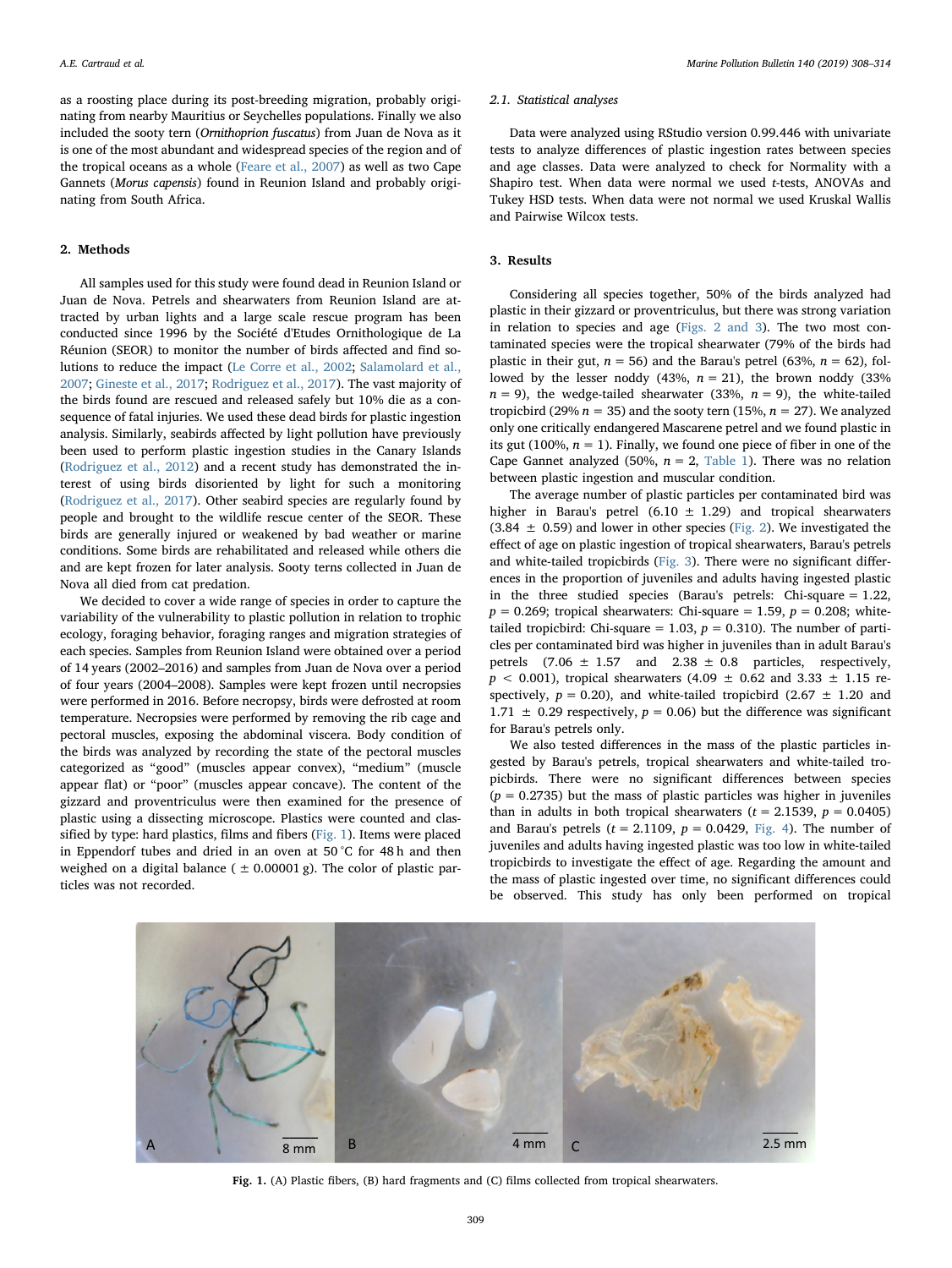<span id="page-2-0"></span>

Fig. 2. Percentage of individuals per species having ingested plastic and average number of plastic particles retrieved in affected seabird  $\pm$  standard error. (TS = tropical shearwater, BP = Barau's petrel, LN = lesser noddy, WS = wedge-tailed shearwater, BN = brown noddy, WT = white-tailed tropicbird, ST = sooty tern). Species with different letters are significantly different from each other.

<span id="page-2-2"></span>

Fig. 3. (A) Average number of plastic particles retrieved in affected juveniles and adults  $\pm$  standard error and (B) percentage of juveniles and adults per species having ingested plastic. (TS = tropical shearwater,  $BP = Barau's$  petrel, WT = white-tailed tropicbird). \* represents significant differences.

shearwaters as it was the only species where enough birds were analyzed over time.

Hard plastic fragments, fibers and films were the main debris recorded in this study [\(Fig. 1](#page-1-0)). Plastics found were mainly fibers, reaching a total of 100% for sooty terns and brown noddies ([Fig. 5\)](#page-3-1). Hard

fragments and films also represented an important part of plastics in Barau's petrels with on average 1.56  $\pm$  1.15 and 1.51  $\pm$  1.5 particles per contaminated bird respectively. Hard fragments and films were also present in tropical shearwaters, tropicbirds and the wedge-tailed shearwaters' stomach contents ([Fig. 5](#page-3-1)). There were no significant

<span id="page-2-1"></span>

| Table 1                                                 |  |  |  |  |
|---------------------------------------------------------|--|--|--|--|
| Seabird species and life stages analyzed in this study. |  |  |  |  |

| Common name             | Scientific name         | Family         | Juvenile | Adult | Total |
|-------------------------|-------------------------|----------------|----------|-------|-------|
| Tropical shearwater     | Puffinus lherminieri    | Procellariidae | 30       | 26    | 56    |
| Wedge-tailed shearwater | Ardenna pacifica        | Procellariidae | o        |       |       |
| Barau's petrel          | Pterodroma baraui       | Procellariidae | 46       | 16    | 62    |
| Mascarene petrel        | Pseudobulweria aterrima | Procellariidae | $\Omega$ |       |       |
| White-tailed tropicbird | Phaethon lepturus       | Phaethontidae  | 17       | 18    | 35    |
| Brown noddy             | Anous stolidus pileatus | Laridae        | O        |       |       |
| Lesser noddy            | Anous tenuirostris      | Laridae        |          | 19    | 21    |
| Sooty tern              | Ornithoprion fuscatus   | Laridae        |          | 25    | 27    |
| Cape Gannet             | Morus capensis          | Sulidae        |          |       |       |
| Total                   |                         |                | 101      | 121   | 222   |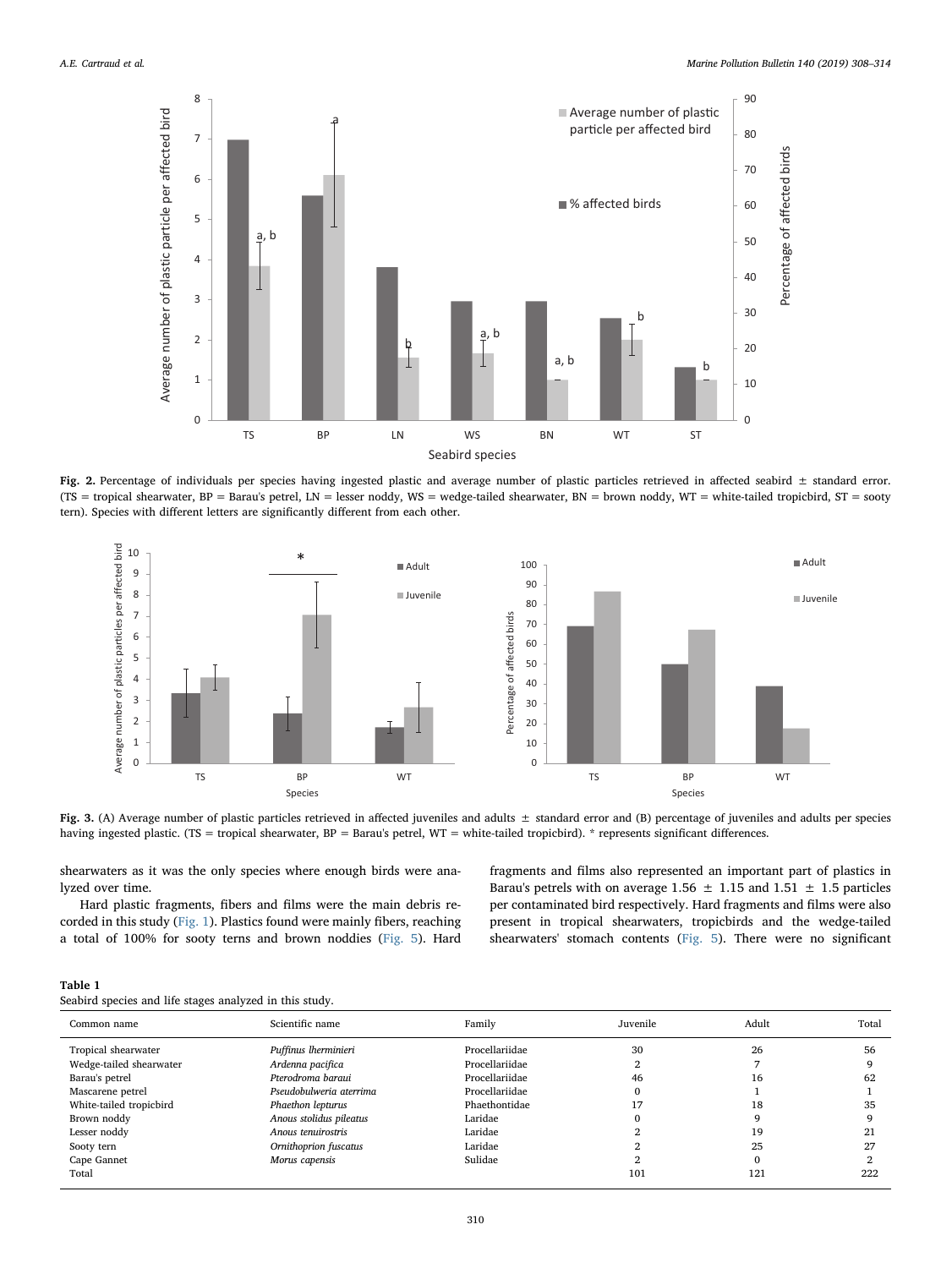<span id="page-3-0"></span>

Fig. 4. Average weight of plastic particles retrieved in affected seabird  $\pm$  standard error. (TS = tropical shearwater, BP = Barau's petrel). \* represents significant differences.

differences in the type of plastic ingested in Barau's petrels or tropical shearwaters. No other species could be statistically tested due to low number of birds contaminated by plastic.

#### 4. Discussion

## 4.1. Species-specific differences in plastic ingestion

Our study shows that the nine seabird species included in this study ingest plastic accidentally or opportunistically when foraging or when fed by their parents, but there were significant differences between species. Tropical shearwater and Barau's petrel were the two most impacted species, both in terms of ingestion occurrence and in terms of number and mass of ingested plastic particles per bird. Petrels and shearwaters are known to ingest plastic frequently in various parts of the world ([Azzarello and Van Vleet, 1987;](#page-5-4) [Moser and Lee, 1992](#page-5-26); [Robards et al., 1995\)](#page-5-27). In the northern Pacific Ocean, 88.5% of sooty shearwater (Puffinus griseus) and 81.1% of short-tailed shearwater (Puffinus tenuirostris) had ingested plastic particles ([Ogi, 1990](#page-5-28)). Ogi's study also revealed a significant increase in plastic ingestion from 1975 to 1987. More recently, short-tailed shearwaters have been studied on

Stradbroke Island in Australia between 2010 and 2012, showing a plastic ingestion rate of 67% (Acampora et al., 2014). Our study shows that it is also the case in the western Indian Ocean. No previous study has been done on plastic ingestion by tropical shearwaters or Barau's petrel, although [Danckwerts et al. \(2016\)](#page-5-29) noted opportunistically in a study on foraging ecology and diet that 16.7% of the fledglings Barau's petrels had plastic particles in their gut ( $n = 36$  birds analyzed). The level of plastic ingestion was lower in the wedge-tailed shearwater, which may be explained by the fact that we sampled mostly adults (7 out of 9) and adults are known to accumulate less plastic than fledglings (Acampora et al., 2014; [Van Franeker and Law, 2015](#page-6-2) and this study, [Table 2\)](#page-4-0). No conclusions could be drawn regarding muscular condition of the individuals compared to mean number or weight of particles. A recent study recorded similar results on wedge-tailed shearwaters on Lord Howe Island in Australia where there was no obvious influence of ingested plastic on the body condition of the individuals [\(Lavers et al.,](#page-5-30) [2018\)](#page-5-30).

The fact that petrels and shearwaters have more plastic in their gut may be explained by the presence of a gizzard in the Procellariidae which can accumulate non-digested food items such as squid beaks or plastic particles. The foraging ecology of Procellariidae could also

<span id="page-3-1"></span>

Fig. 5. Average number of fragment, fiber and film particles retrieved in affected seabird  $\pm$  standard error. (TS = tropical shearwater, BP = Barau's petrel, LN = lesser noddy, BN = brown noddy, WS = wedge-tailed shearwater, WT = white-tailed tropicbird, ST = sooty tern).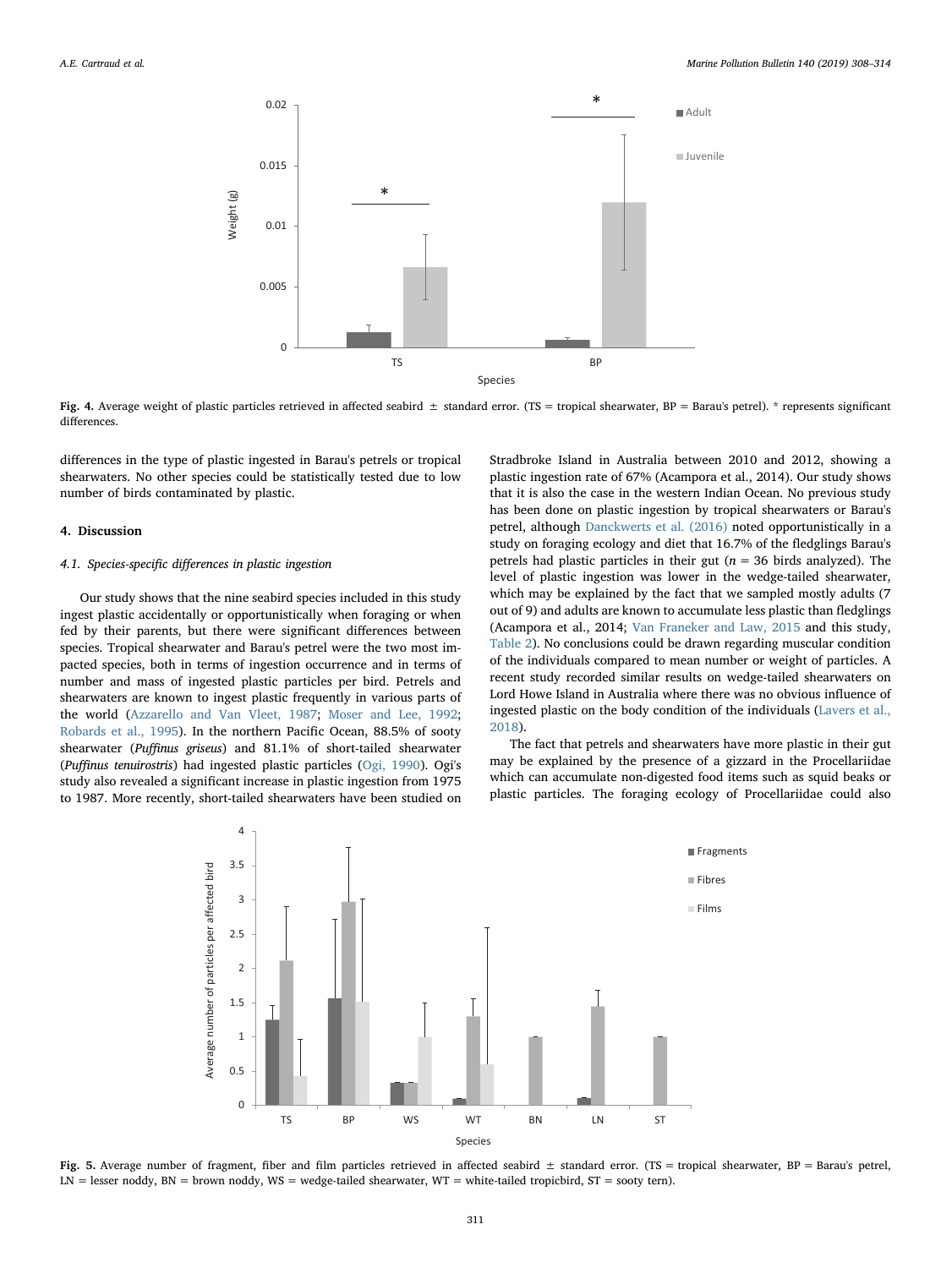#### <span id="page-4-0"></span>Table 2

Previous records of plastic ingestion in white tailed tropicbirds, sooty tern, brown noddy and wedge tailed shearwaters.

| Species                 | Area              | Mean number of plastic particles per affected<br>bird | Total weight of plastic particles (g) | Incidence/ $(n)$ | Reference              |
|-------------------------|-------------------|-------------------------------------------------------|---------------------------------------|------------------|------------------------|
| White-tailed tropicbird | O'Ahu, Hawaii     |                                                       | 15                                    | $33\%$ (3)       | Hyrenbach et al., 2013 |
|                         | Réunion           | $2 \pm 0.39$                                          | $0.00034 \pm 0.00021$                 | 29% (35)         | This study             |
| Brown noddy             | Eastern Australia | $\Omega$                                              | $\Omega$                              | $0\%$ (1)        | Roman et al., 2016     |
|                         | Réunion           | $1 \pm 0$                                             | $1.33E - 05 \pm 3.33E - 06$           | $33\%$ (9)       | This study             |
| Sooty tern              | Eastern Australia | $\Omega$                                              | $\Omega$                              | $0\%$ (27)       | Roman et al., 2016     |
|                         | Juan de Nova      | $1 \pm 0$                                             | $0.000015 + 2.88E - 06$               | 15% (27)         | This study             |
| Wedge tailed shearwater | Eastern Australia | N/A                                                   | N/A                                   | 43% (30)         | Hutton et al., 2008    |
|                         | Eastern Australia | $0.46 \pm N/A$                                        | N/A                                   | 14.3% (28)       | Roman et al., 2016     |
|                         | Eastern Australia | $3.2 \pm 0.32$                                        | $5.6 \pm 1.04$                        | 21\% (24)        | Verlis et al., 2013    |
|                         | South eastern     |                                                       | 27.5                                  | $50\% (2)$       | Gilbert et al., 2016   |
|                         | Australia         |                                                       |                                       |                  |                        |
|                         | Kaua'i, Hawaii    | $3.68 \pm 9.29$ (adults)                              | $220 \pm 910$ (adults)                | 59.5% (32)       | Kain et al., 2016      |
|                         |                   | $2.38 \pm 1.94$ (fledglings)                          | $30 \pm 30$ (fledglings)              |                  |                        |
|                         | Réunion           | $1.67 \pm 0.33$                                       | $0.0144 \pm 0.121$                    | $33\%$ (9)       | This study             |

explain this high ingestion rate. Petrels and shearwaters are often scavengers and are susceptible to feed at the surface of the water on dead preys or floating organic fragments and can therefore mistake plastic for preys. Besides, [Savoca et al., 2016](#page-5-31) suggested that plastic debris emit the scent of marine infochemicals (dimethyl sulfide) creating an olfactory trap for olfactory foraging seabirds such as petrels and shearwaters. The rate of plastic ingestion was less important in the three species of terns studied and on the white-tailed tropicbird, as found in other studies [\(Hyrenbach et al., 2013](#page-5-32); [Roman et al., 2016](#page-5-33), [Table 2](#page-4-0)). Terns and tropicbirds perform plunge diving to catch their prey and they do not scavenge. This probably reduces the risk of confusion with plastic items ([Harrison, 1990](#page-5-34)).

Furthermore, the different species studied do not forage in the same areas, which may result in different plastic ingestion rates due to different level of plastic pollution in these areas. Tracking studies have been realized in the western Indian Ocean ([Pinet et al., 2011;](#page-5-35) [Le Corre](#page-5-36) [et al., 2012](#page-5-36); [Jaeger et al., 2017;](#page-5-37) unpublished data) and show different feeding areas and migration patterns for most of the species studied here. Similarly, previous studies have revealed an important plastic difference found in stomach contents of a Fulmar species, Fulmarus glacialis, between individuals from Alaska (average of 2.8 particles per stomach) and individuals from California (average of 11.3 particles per stomach). These differences were attributed to different feeding areas, coastal areas in California being more polluted due to high population ([Van Franeker and Law, 2015](#page-6-2)).

## 4.2. Differences of plastic ingestion in relation to age

Our results show a higher number and a higher mass of plastic particles in juvenile Barau's petrels, compared to adults and a higher mass of plastic particles in juvenile tropical shearwaters compared to adults. These differences are most probably due to food regurgitation from the adults to feed the chicks. Indeed, juveniles do not regurgitate and thus accumulate a large proportion of the plastic particles ingested by adults. Several other studies have shown similar patterns, especially among petrels and shearwaters ([Rodriguez et al., 2012](#page-5-25); [Verlis et al.,](#page-6-5) [2013;](#page-6-5) [Acampora et al., 2013\)](#page-5-38), but also on albatrosses [\(Rapp et al.,](#page-5-39) [2017\)](#page-5-39).

#### 4.3. Types of ingested particles

In this paper we also briefly analyzed the types of plastic ingested. Seabirds tend to select distinct shapes and colored plastic, confusing it for potential preys ([Shaw and Day, 1994](#page-5-40)). More recent studies showed the type of plastic ingested by seabirds was dependent on the plastic fragment characteristic ([UNEP, 2016\)](#page-5-41). In this paper, some species such as O. fuscatus or A. stolidus showed a distinct attraction for plastic fibers

with an ingestion rate reaching 100% compared to other plastic materials. Fibers are also frequently found in every other species and come from the fishing industry (fishing lines and ropes).

### 4.4. Implications for conservation

Our study shows that the level of plastic ingestion and accumulation is particularly high in the endangered Barau's petrel (and possibly the Critically endangered Mascarene petrel), compared to the other species studied. The impacts of plastic debris on both individual survival and population dynamics are difficult to measure, however other studies have suggested that plastic ingestion may lead to gastrointestinal blockage, reduced storage volume of the stomach or uptake of hazardous chemicals, impacting their reproduction potential and causing mortality ([Azzarello and Van Vleet, 1987;](#page-5-4) [Ryan, 1988;](#page-5-5) [Teuten et al.,](#page-5-6) [2009\)](#page-5-6). This is particularly worrying for the endemic petrels of Reunion Island which dynamics is already weakened by invasive predators ([Faulquier et al., 2009](#page-5-42)), light-induced mortality ([Le Corre et al., 2002\)](#page-5-21) and possibly global warming ([Legrand et al., 2016\)](#page-5-43).

## 4.5. A call for a long term monitoring of plastic ingestion in the western Indian Ocean

Our study is the first to quantify plastic ingestion in a range of tropical seabird species of the western Indian Ocean. We have shown that in this part of the world the oceanic food webs are polluted by plastic debris and this is very worrying as it may impact a wide range of marine animals. We have also shown that fledgling tropical shearwaters and Barau's petrels are highly impacted. We suggest to use these two species as bioindicator species to monitor plastic pollution in this region. These two species are attracted by artificial light and hundreds of birds are found stranded annually and rescued ([Le Corre et al., 2002](#page-5-21); [Gineste et al., 2017\)](#page-5-23). Although on average 90% of the rescued birds are released successfully, 10% are found dead or die as a consequence of injuries. This represent a regular and predictable number of dead birds, estimated between 50 and 80 fledglings Barau's petrels and 50 to 100 fledgling tropical shearwaters which can be used for necropsies and plastic ingestion monitoring as we did in this study (see also [Rodriguez](#page-5-24) [et al., 2017](#page-5-24)). In the northern hemisphere, the level of plastic ingestion in Northern Fulmars is routinely used by European policies as a longterm indicator of environment quality and plastic pollution ([Van](#page-6-2) [Franeker and Law, 2015\)](#page-6-2). The same monitoring should be implemented in the western Indian Ocean and tropical shearwaters and Barau's petrels are very appropriate for such a monitoring (see also [Ryan et al.,](#page-5-44) [2009;](#page-5-44) [Rodriguez et al., 2017\)](#page-5-24).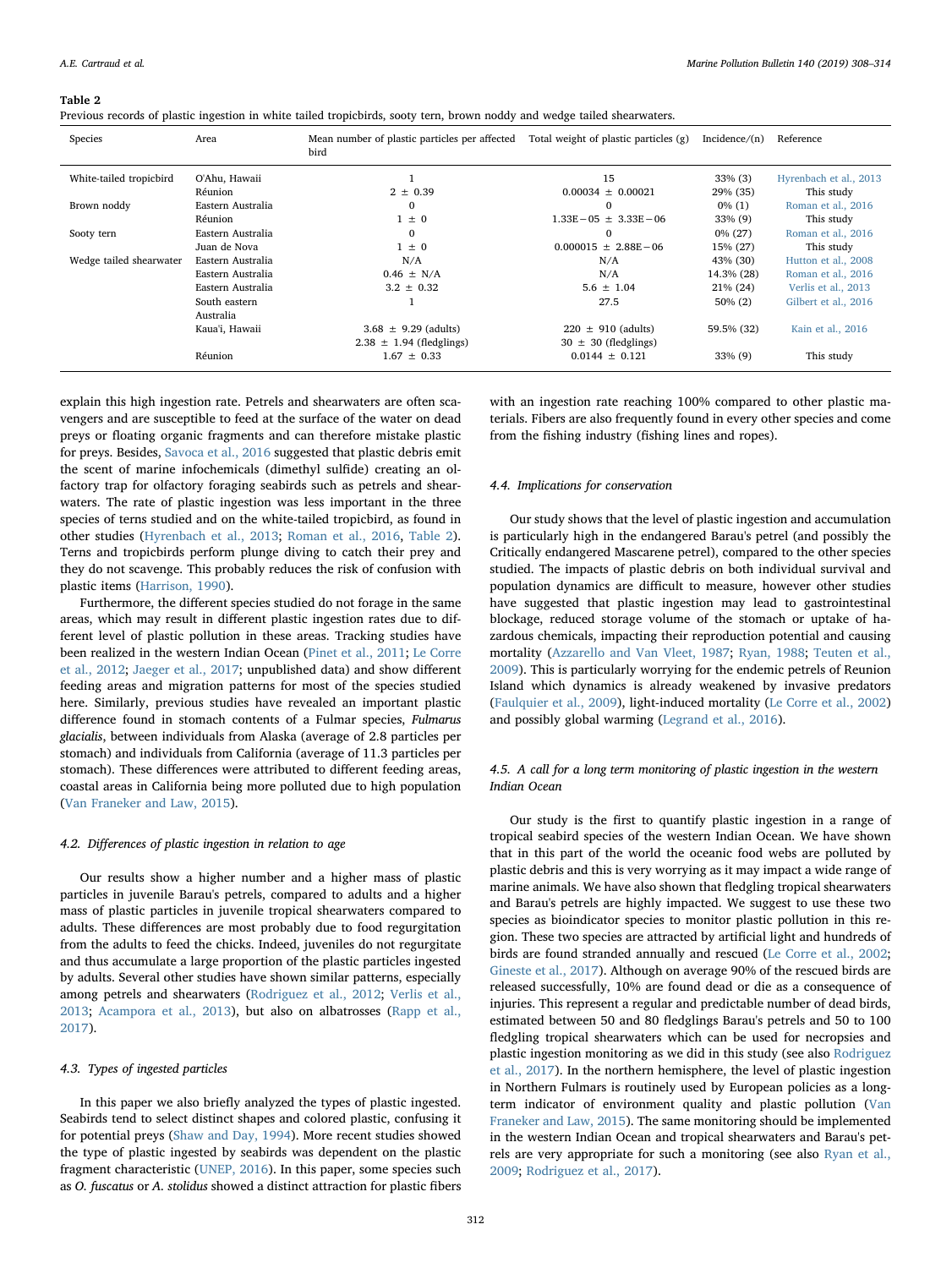#### **Contributors**

Audrey Cartraud: Designed the study, performed the necropsies and analysis and wrote the paper.

Matthieu Le Corre: Designed the study and wrote the paper.

Jean Turquet: Designed the study.

Julie Tourmetz: Managed the collection of the analyzed seabirds.

#### Declaration of interest

None.

#### Acknowledgments

Audrey Cartraud benefited a MSc internship grant from DEAL (Direction de l'Environnement, de l'Aménagement et du Logement). We thank all volunteers and permanent staff of SEOR as well as the local population of Reunion Island for their continuous effort to save endemic seabirds and Region Reunion and Life + Petrels for their work regarding the organization of the seabirds rescues. We are also very thankful to Morgane Manoury and Baptiste Rivolier that helped with the necropsies. This work is part of the program PP609 leaded by MLC and authorized by the Centre de Recherche sur la Biologie des Populations d'Oiseaux.

#### References

- <span id="page-5-38"></span>[Acampora, H., Schuyler, Q.A., Townsend, K.A., Hardesty, B.D., 2013. Comparing plastic](http://refhub.elsevier.com/S0025-326X(19)30085-2/rf0005) [ingestion in juvenile and adult stranded short-tailed shearwaters \(](http://refhub.elsevier.com/S0025-326X(19)30085-2/rf0005)Puffinus tenuirostris) [in eastern Australia. Mar. Pollut. Bull. 78 \(1](http://refhub.elsevier.com/S0025-326X(19)30085-2/rf0005)–2), 63–68.
- <span id="page-5-10"></span>[Avery-Gomm, S., O'Hara, P.D., Kleine, L., Bowes, V., Wilson, L.K., Barry, K.L., 2012.](http://refhub.elsevier.com/S0025-326X(19)30085-2/rf0010) [Northern fulmars as biological monitors of trends of plastic pollution in the eastern](http://refhub.elsevier.com/S0025-326X(19)30085-2/rf0010) North Pacifi[c. Mar. Pollut. Bull. 64 \(9\), 1776](http://refhub.elsevier.com/S0025-326X(19)30085-2/rf0010)–1781.
- <span id="page-5-4"></span>[Azzarello, M., Van Vleet, E., 1987. Marine birds and plastic pollution. Mar. Ecol. Prog.](http://refhub.elsevier.com/S0025-326X(19)30085-2/rf0015) [Ser. 37, 295](http://refhub.elsevier.com/S0025-326X(19)30085-2/rf0015)–303.
- <span id="page-5-16"></span>[Barnes, D.K.A., 2004. Natural and plastic](http://refhub.elsevier.com/S0025-326X(19)30085-2/rf0020) flotsam stranding in the Indian Ocean. In: [Davenport, John, Davenport, Julia L. \(Eds.\), The E](http://refhub.elsevier.com/S0025-326X(19)30085-2/rf0020)ffects of Human Transport on [Ecosystems: Cars and Planes, Boats and Trains. Royal Irish Academy, Dublin, pp.](http://refhub.elsevier.com/S0025-326X(19)30085-2/rf0020) 193–[205](http://refhub.elsevier.com/S0025-326X(19)30085-2/rf0020).
- <span id="page-5-2"></span>[Barnes, D.K., Galgani, F., Thompson, R.C., Barlaz, M., 2009. Accumulation and frag](http://refhub.elsevier.com/S0025-326X(19)30085-2/rf0025)[mentation of plastic debris in global environments. Philos. Trans. R. Soc. Lond. B Biol.](http://refhub.elsevier.com/S0025-326X(19)30085-2/rf0025) [Sci. 364 \(1526\), 1985](http://refhub.elsevier.com/S0025-326X(19)30085-2/rf0025)–1998.
- <span id="page-5-18"></span>[Bouwman, H., Evans, S.W., Cole, N., Kwet Yive, N.S.C., Kylin, H., 2016. The](http://refhub.elsevier.com/S0025-326X(19)30085-2/rf0030) flip-or-flop [boutique: marine debris on the shores of St Brandon's rock, an isolated tropical atoll](http://refhub.elsevier.com/S0025-326X(19)30085-2/rf0030) [in the Indian Ocean. Mar. Environ. Res. 114, 58](http://refhub.elsevier.com/S0025-326X(19)30085-2/rf0030)–64.
- <span id="page-5-13"></span>[Copello, S., Quintana, F., 2003. Marine debris ingestion by Southern Giant petrels and its](http://refhub.elsevier.com/S0025-326X(19)30085-2/rf0035) potential relationships with fi[sheries in the Southern Atlantic Ocean. Mar. Pollut.](http://refhub.elsevier.com/S0025-326X(19)30085-2/rf0035) [Bull. 46, 1513](http://refhub.elsevier.com/S0025-326X(19)30085-2/rf0035)–1515.
- <span id="page-5-29"></span>[Danckwerts, D.K., Corre, S., Pinet, P., Le Corre, M., Humeau, L., 2016. Isolation and](http://refhub.elsevier.com/S0025-326X(19)30085-2/rf0040) [characterization of 15 polymorphic microsatellite loci for the Barau's petrel](http://refhub.elsevier.com/S0025-326X(19)30085-2/rf0040) (Pterodroma baraui[\), an endangered endemic of Réunion Island \(Indian Ocean\).](http://refhub.elsevier.com/S0025-326X(19)30085-2/rf0040) [Waterbirds 39 \(4\), 413](http://refhub.elsevier.com/S0025-326X(19)30085-2/rf0040)–416.
- <span id="page-5-0"></span>[Derraik, J.G.B., 2002. The pollution of the marine environment by plastic debris: a re](http://refhub.elsevier.com/S0025-326X(19)30085-2/rf0045)[view. Mar. Pollut. Bull. 44, 842](http://refhub.elsevier.com/S0025-326X(19)30085-2/rf0045)–852.
- <span id="page-5-17"></span>[Duhec, A.V., Jeanne, R.F., Maximenko, N., Hafner, J., 2015. Composition and potential](http://refhub.elsevier.com/S0025-326X(19)30085-2/rf0050) [origin of marine debris stranded in the Western Indian Ocean on remote Alphonse](http://refhub.elsevier.com/S0025-326X(19)30085-2/rf0050) [Island, Seychelles. Mar. Pollut. Bull. 96 \(1](http://refhub.elsevier.com/S0025-326X(19)30085-2/rf0050)–2), 76–86.
- <span id="page-5-42"></span>[Faulquier, L., Fontaine, R., Vidal, E., Salamolard, M., Le Corre, M., 2009. Feral cats](http://refhub.elsevier.com/S0025-326X(19)30085-2/rf0055) Felis catus [threaten the endangered endemic Barau's petrel](http://refhub.elsevier.com/S0025-326X(19)30085-2/rf0055) Pterodroma baraui at Reunion [Island \(Western Indian Ocean\). Waterbirds 32 \(2\), 330](http://refhub.elsevier.com/S0025-326X(19)30085-2/rf0055)–336.
- <span id="page-5-20"></span>[Feare, C.J., Jaquemet, S., Le Corre, M., 2007. An inventory of sooty terns \(Sterna fuscata\)](http://refhub.elsevier.com/S0025-326X(19)30085-2/rf0060) [in the western Indian Ocean with special reference to threats and trends. Ostrich 78](http://refhub.elsevier.com/S0025-326X(19)30085-2/rf0060) [\(2\), 423](http://refhub.elsevier.com/S0025-326X(19)30085-2/rf0060)–434.
- <span id="page-5-8"></span>[Fumess, R.W., 1985. Ingestion of plastic particles by sea-birds at Gough Island, South](http://refhub.elsevier.com/S0025-326X(19)30085-2/rf0065) [Atlantic Ocean. Environ. Pollut. Ser. A 38, 261](http://refhub.elsevier.com/S0025-326X(19)30085-2/rf0065)–272.
- <span id="page-5-14"></span>Gilbert, [J.M., Reichelt-Brushett, A.J., Bowling, A.C., Christidis, L., 2016. Plastic ingestion](http://refhub.elsevier.com/S0025-326X(19)30085-2/rf0070) [in marine and coastal bird species of Southeastern Australia. Mar. Ornithol. 44,](http://refhub.elsevier.com/S0025-326X(19)30085-2/rf0070) 21–[26](http://refhub.elsevier.com/S0025-326X(19)30085-2/rf0070).
- <span id="page-5-23"></span>[Gineste, B., Souquet, M., Couzi, F.X., Giloux, Y., Philippe, J.S., Hoarau, C., Tourmetz, J.,](http://refhub.elsevier.com/S0025-326X(19)30085-2/rf0075) [Potin, G., Le Corre, M., 2017. Tropical shearwater population stability at Reunion](http://refhub.elsevier.com/S0025-326X(19)30085-2/rf0075) [Island, despite light pollution. J. Ornithol. 158 \(2\), 385](http://refhub.elsevier.com/S0025-326X(19)30085-2/rf0075)–394.
- <span id="page-5-34"></span>[Harrison, C.S., 1990. Seabirds of Hawaii: Natural History and Conservation. Cornell](http://refhub.elsevier.com/S0025-326X(19)30085-2/rf0080) [University Press, Ithaca, New York.](http://refhub.elsevier.com/S0025-326X(19)30085-2/rf0080)
- <span id="page-5-19"></span>[Hoarau, L., Ainley, L., Jean, C., Ciccione, S., 2014. Ingestion and defecation of marine](http://refhub.elsevier.com/S0025-326X(19)30085-2/rf0085) [debris by loggerhead sea turtles, Caretta caretta, from by-catches in the south-West](http://refhub.elsevier.com/S0025-326X(19)30085-2/rf0085) [Indian Ocean. Mar. Pollut. Bull. 84, 90](http://refhub.elsevier.com/S0025-326X(19)30085-2/rf0085)–96.
- <span id="page-5-45"></span>[Hutton, I., Carlile, N., Priddel, D., 2008. Plastic ingestion by](http://refhub.elsevier.com/S0025-326X(19)30085-2/rf0090) flesh-footed shearwaters,

Puffinus carneipes [and wedge-tailed shearwaters](http://refhub.elsevier.com/S0025-326X(19)30085-2/rf0090) Puffinus pacificus. Pap. Proc. R. Soc. [Tasmania 142 \(1\), 67](http://refhub.elsevier.com/S0025-326X(19)30085-2/rf0090)–72.

- <span id="page-5-32"></span>[Hyrenbach, K.D., Hester, M.M., Johnson, J.A., Lyday, S., Bingham, S., Pawloski, J., 2013.](http://refhub.elsevier.com/S0025-326X(19)30085-2/rf0095) [First evidence of plastic ingestion by white-tailed tropicbirds from O'ahu, Hawai'i.](http://refhub.elsevier.com/S0025-326X(19)30085-2/rf0095) [Mar. Ornithol. 41, 167](http://refhub.elsevier.com/S0025-326X(19)30085-2/rf0095)–169.
- <span id="page-5-37"></span>[Jaeger, A., Feare, C.J., Summes, R.W., Lebarbenchon, C., Larose, C.S., Le Corre, M., 2017.](http://refhub.elsevier.com/S0025-326X(19)30085-2/rf0100) [Geolocation reveals year-round at-sea distribution and activity of a superabundant](http://refhub.elsevier.com/S0025-326X(19)30085-2/rf0100) [tropical seabird, the sooty tern](http://refhub.elsevier.com/S0025-326X(19)30085-2/rf0100) Onychoprion fuscatus. Front. Mar. Sci. 4, 394.
- <span id="page-5-46"></span>[Kain, E., Lavers, J.L., Berg, C., Raine, A.F., Bond, A.L., 2016. Plastic ingestion by Newell's](http://refhub.elsevier.com/S0025-326X(19)30085-2/rf0105) (Puffinus newelli[\) and wedge-tailed shearwaters \(](http://refhub.elsevier.com/S0025-326X(19)30085-2/rf0105)P. pacificus) in Hawaii. Environ. Sci. [Pollut. Res. 23, 23951](http://refhub.elsevier.com/S0025-326X(19)30085-2/rf0105)–23958.
- <span id="page-5-7"></span>[Lavers, J.L., Bond, A.L., Hutton, I., 2014. Plastic ingestion by](http://refhub.elsevier.com/S0025-326X(19)30085-2/rf0110) flesh-footed shearwaters (Puffinus carneipes): implications for fl[edgling body condition and the accumulation](http://refhub.elsevier.com/S0025-326X(19)30085-2/rf0110) [of plastic-derived chemicals. Environ. Pollut. 187, 124](http://refhub.elsevier.com/S0025-326X(19)30085-2/rf0110)–129.
- <span id="page-5-30"></span>[Lavers, J.L., Hutton, I., Bond, A.L., 2018. Ingestion of marine debris by wedge-tailed](http://refhub.elsevier.com/S0025-326X(19)30085-2/rf0115) shearwaters (Ardenna pacifica[\) on Lord Howe Island, Australia during 2005](http://refhub.elsevier.com/S0025-326X(19)30085-2/rf0115)–2018. [Mar. Pollut. Bull. 133, 616](http://refhub.elsevier.com/S0025-326X(19)30085-2/rf0115)–621.
- <span id="page-5-21"></span>[Le Corre, M., Ollivier, A., Ribes, S., Jouventin, P., 2002. Light-induced mortality of pet](http://refhub.elsevier.com/S0025-326X(19)30085-2/rf0120)[rels: a 4-year study from Réunion Island \(Indian Ocean\). Biol. Conserv. 105 \(1\),](http://refhub.elsevier.com/S0025-326X(19)30085-2/rf0120) 93–[102.](http://refhub.elsevier.com/S0025-326X(19)30085-2/rf0120)
- <span id="page-5-36"></span>[Le Corre, M., Jaeger, A., Pinet, P., Kappes, M.A., Weimerskirch, H., Catry, T., Ramos, J.A.,](http://refhub.elsevier.com/S0025-326X(19)30085-2/rf0125) [Russell, J.C., Shah, N., Jaquemet, S., 2012. Tracking seabirds to identify potential](http://refhub.elsevier.com/S0025-326X(19)30085-2/rf0125) [marine protected areas in the tropical western Indian Ocean. Biol. Conserv. 156,](http://refhub.elsevier.com/S0025-326X(19)30085-2/rf0125) 83–[93](http://refhub.elsevier.com/S0025-326X(19)30085-2/rf0125).
- <span id="page-5-43"></span>[Legrand, B., Benneveau, A., Jaeger, A., Pinet, P., Potin, G., Jaquemet, S., Le Corre, M.,](http://refhub.elsevier.com/S0025-326X(19)30085-2/rf0130) [2016. Current wintering habitat of an endemic seabird of Réunion Island, Barau's](http://refhub.elsevier.com/S0025-326X(19)30085-2/rf0130) petrel Pterodroma baraui[. Mar. Ecol. Prog. Ser. 550, 235](http://refhub.elsevier.com/S0025-326X(19)30085-2/rf0130)–248.
- <span id="page-5-26"></span>[Moser, M.L., Lee, D.S., 1992. A fourteen years survey of plastic ingestion by western](http://refhub.elsevier.com/S0025-326X(19)30085-2/rf0135) [North Atlantic seabirds. Colon Waterbirds 15, 83](http://refhub.elsevier.com/S0025-326X(19)30085-2/rf0135)–94.
- <span id="page-5-28"></span>[Ogi, H., 1990. In: Shomura, K.S., Godfrey, M.L. \(Eds.\), Proceedings of the Second](http://refhub.elsevier.com/S0025-326X(19)30085-2/rf0140) [International Conference on Marine Debris, 2](http://refhub.elsevier.com/S0025-326X(19)30085-2/rf0140)–7 April 1989. Honolulu, Hawaii. U.S.
- <span id="page-5-35"></span>[Pinet, P., Jaquemet, D., Pinaud, D., Weimerskirch, H., Phillips, R.A., Le Corre, M., 2011.](http://refhub.elsevier.com/S0025-326X(19)30085-2/rf0145) [Migration, wintering distribution and habitat use of an endangered tropical seabird,](http://refhub.elsevier.com/S0025-326X(19)30085-2/rf0145) Barau's petrel Pterodroma baraui[. Mar. Ecol. Prog. Ser. 423, 291](http://refhub.elsevier.com/S0025-326X(19)30085-2/rf0145)–302.
- <span id="page-5-1"></span>[Plastics Europe, 2013. Plastics - The Facts 2013: An Analysis of European Latest Plastics](http://refhub.elsevier.com/S0025-326X(19)30085-2/rf0150) [Production, Demand, and Waste Data \(Plastics Europe, Brussels\)](http://refhub.elsevier.com/S0025-326X(19)30085-2/rf0150).
- <span id="page-5-39"></span>[Rapp, D.C., Youngren, S.M., Hartzell, P., Hyrenbatch, K.D., 2017. Community-wide pat](http://refhub.elsevier.com/S0025-326X(19)30085-2/rf0155)[terns of plastic ingestion in seabirds breeding at French Frigate Shoals, Northwestern](http://refhub.elsevier.com/S0025-326X(19)30085-2/rf0155) [Hawaiian Islands. Mar. Pollut. Bull. 123, 269](http://refhub.elsevier.com/S0025-326X(19)30085-2/rf0155)–278.
- <span id="page-5-27"></span>[Robards, M.D., Piatt, J.F., Wohl, K.D., 1995. Increasing frequency of plastic particles](http://refhub.elsevier.com/S0025-326X(19)30085-2/rf0160) [ingested by seabirds in the subarctic North Paci](http://refhub.elsevier.com/S0025-326X(19)30085-2/rf0160)fic. Mar. Pollut. Bull. 30, 151–157.
- <span id="page-5-25"></span>[Rodriguez, A., Rodriguez, B., Curbelo, A.J., Perez, A., Marrero, S., Negro, J.J., 2012.](http://refhub.elsevier.com/S0025-326X(19)30085-2/rf0165)
- Factors aff[ecting mortality of shearwaters stranded by light pollution. Anim. Conserv.](http://refhub.elsevier.com/S0025-326X(19)30085-2/rf0165) [15 \(5\), 519](http://refhub.elsevier.com/S0025-326X(19)30085-2/rf0165)–526.
- <span id="page-5-24"></span>[Rodriguez, A., Holmes, M.D., Ryan, P.G., Wilson, K.J., Faulquier, L., Murillo, Y., Raine,](http://refhub.elsevier.com/S0025-326X(19)30085-2/rf0170) [A.F., Penniman, J.F., Neves, V., Rodriguez, B., Negro, J.J., Chiaradia, A., Dann, P.,](http://refhub.elsevier.com/S0025-326X(19)30085-2/rf0170) [Anderson, T., Metzger, B., Shirai, M., Deppe, L., Wheeler, J., Hodum, P., Gouveia, C.,](http://refhub.elsevier.com/S0025-326X(19)30085-2/rf0170) [Carmo, V., Carreira, G.P., Delgado-Alburqueque, L., Guerra-Correa, C., Couzi, F.X.,](http://refhub.elsevier.com/S0025-326X(19)30085-2/rf0170) [Travers, M., Le Corre, M., 2017. Seabird mortality induced by land-based arti](http://refhub.elsevier.com/S0025-326X(19)30085-2/rf0170)ficial [lights. Conserv. Biol. 31 \(5\), 986](http://refhub.elsevier.com/S0025-326X(19)30085-2/rf0170)–1001.
- <span id="page-5-33"></span>[Roman, L., Schuyler, Q.A., Hardesty, B.D., Townsend, K.A., 2016. Anthropogenic debris](http://refhub.elsevier.com/S0025-326X(19)30085-2/rf0175) [ingestion by avifauna in Eastern Australia. PLoS One 11 \(8\), 1](http://refhub.elsevier.com/S0025-326X(19)30085-2/rf0175)–14.
- <span id="page-5-11"></span>[Ryan, P.G., 1987. The incidence and characteristics of plastic particles ingested by sea](http://refhub.elsevier.com/S0025-326X(19)30085-2/rf0180)[bird. Mar. Environ. Res. 23, 175](http://refhub.elsevier.com/S0025-326X(19)30085-2/rf0180)–206.
- <span id="page-5-5"></span>Ryan, P.G., 1988. Eff[ects of ingested plastic on seabird feeding: evidence from chickens.](http://refhub.elsevier.com/S0025-326X(19)30085-2/rf0185) [Mar. Pollut. Bull. 19 \(3\), 125](http://refhub.elsevier.com/S0025-326X(19)30085-2/rf0185)–128.
- <span id="page-5-9"></span>[Ryan, P.G., 2015. How quickly do albatrosses and petrels digest plastic particles? Environ.](http://refhub.elsevier.com/S0025-326X(19)30085-2/rf0190) [Pollut. 207, 438](http://refhub.elsevier.com/S0025-326X(19)30085-2/rf0190)–440.
- <span id="page-5-44"></span>[Ryan, P.G., Moore, C.J., Van Franeker, J.A., Moloney, C.L., 2009. Monitoring the abun](http://refhub.elsevier.com/S0025-326X(19)30085-2/rf0195)[dance of plastic debris in the marine environment. Philos. Trans. R. Soc. Lond. B Biol.](http://refhub.elsevier.com/S0025-326X(19)30085-2/rf0195) [Sci. 364 \(1526\), 1999](http://refhub.elsevier.com/S0025-326X(19)30085-2/rf0195)–2012.
- <span id="page-5-12"></span>[Ryan, P.G., Nico De Bruyn, P.J., Bester, M.N., 2016. Regional di](http://refhub.elsevier.com/S0025-326X(19)30085-2/rf0200)fferences in plastic in[gestion among southern ocean fur seals and albatrosses. Mar. Pollut. Bull. 104,](http://refhub.elsevier.com/S0025-326X(19)30085-2/rf0200) 207–[210](http://refhub.elsevier.com/S0025-326X(19)30085-2/rf0200).
- <span id="page-5-22"></span>[Salamolard, M., Ghestemme, T., Couzi, F., Minatchy, N., Le Corre, M., 2007. Impacts des](http://refhub.elsevier.com/S0025-326X(19)30085-2/rf0205) [éclairages urbains sur les pétrels de Barau, Pterodroma baraui, sur l'Ile de la Réunion](http://refhub.elsevier.com/S0025-326X(19)30085-2/rf0205) [et mesures pour réduire ces impacts. Ostrich 78, 449](http://refhub.elsevier.com/S0025-326X(19)30085-2/rf0205)–452.
- <span id="page-5-31"></span>[Savoca, M.S., Wohlfeil, M.E., Ebeler, S.E., Nevitt, G.A., 2016. Marine plastic debris emit a](http://refhub.elsevier.com/S0025-326X(19)30085-2/rf0210) [keystone infochemical for olfactory foraging seabirds. Sci. Adv. 2, e1600395.](http://refhub.elsevier.com/S0025-326X(19)30085-2/rf0210)
- <span id="page-5-40"></span>Shaw, [D.G., Day, R.H., 1994. Colour- and form-dependent loss of plastic micro-debris](http://refhub.elsevier.com/S0025-326X(19)30085-2/rf0215) from the North Pacifi[c Ocean. Mar. Pollut. Bull. 28, 39](http://refhub.elsevier.com/S0025-326X(19)30085-2/rf0215)–43.
- <span id="page-5-15"></span>[Spear, L.B., Ainley, D.G., Ribic, C.A., 1995. Incidence of plastic in seabirds from the](http://refhub.elsevier.com/S0025-326X(19)30085-2/rf0220) tropical Pacific, 1984–[91: relation with distribution of species, sex, age, season, year](http://refhub.elsevier.com/S0025-326X(19)30085-2/rf0220) [and body weight. Mar. Environ. Res. 40, 123](http://refhub.elsevier.com/S0025-326X(19)30085-2/rf0220)–146.
- <span id="page-5-3"></span>[Talsness, C.E., Andrade, A.J.M., Kuriyama, S.N., Taylor, J.A., Vom Saal, F.S., 2009.](http://refhub.elsevier.com/S0025-326X(19)30085-2/rf0225) [Component of plastics: experimental studies in animals and relevance for human](http://refhub.elsevier.com/S0025-326X(19)30085-2/rf0225) [health. Philos. Trans. R. Soc. B Biol. Sci. 364, 2079](http://refhub.elsevier.com/S0025-326X(19)30085-2/rf0225)–2096.
- <span id="page-5-6"></span>[Teuten, E.L., Saquing, J.M., Knappe, D.R.U., Barlaz, M.A., Jonsson, S., Bjorn, A., Rowland,](http://refhub.elsevier.com/S0025-326X(19)30085-2/rf0230) [S.J., Thompson, R.C., Galloway, T.S., Yamashita, R., Ochi, D., Watanuki, Y., Moore,](http://refhub.elsevier.com/S0025-326X(19)30085-2/rf0230) [C., Viet, P.H., Seang Tana, T., Prudente, M., Boonyatumanond, R., Zacharia, M.P.,](http://refhub.elsevier.com/S0025-326X(19)30085-2/rf0230) [Akkhavong, K., Ogata, Y., Hirai, H., Iwasa, S., Mizukawa, K., Hagino, Y., Imamura, A.,](http://refhub.elsevier.com/S0025-326X(19)30085-2/rf0230) [Saha, M., Takada, H., 2009. Transport and release of chemicals from plastics to the](http://refhub.elsevier.com/S0025-326X(19)30085-2/rf0230) [environment and to wildlife. Philos. Trans. R. Soc. B Biol. Sci. 364, 2027](http://refhub.elsevier.com/S0025-326X(19)30085-2/rf0230)–2045.
- <span id="page-5-41"></span>[United Nations Environmental Programme \(UNEP\), 2016. Marine Plastic Debris and](http://refhub.elsevier.com/S0025-326X(19)30085-2/rf0235) Microplastics – [Global Lessons and Research to Inspire Action and Guide Policy](http://refhub.elsevier.com/S0025-326X(19)30085-2/rf0235) [Change. United Nations Environment Programme, Nairobi.](http://refhub.elsevier.com/S0025-326X(19)30085-2/rf0235)